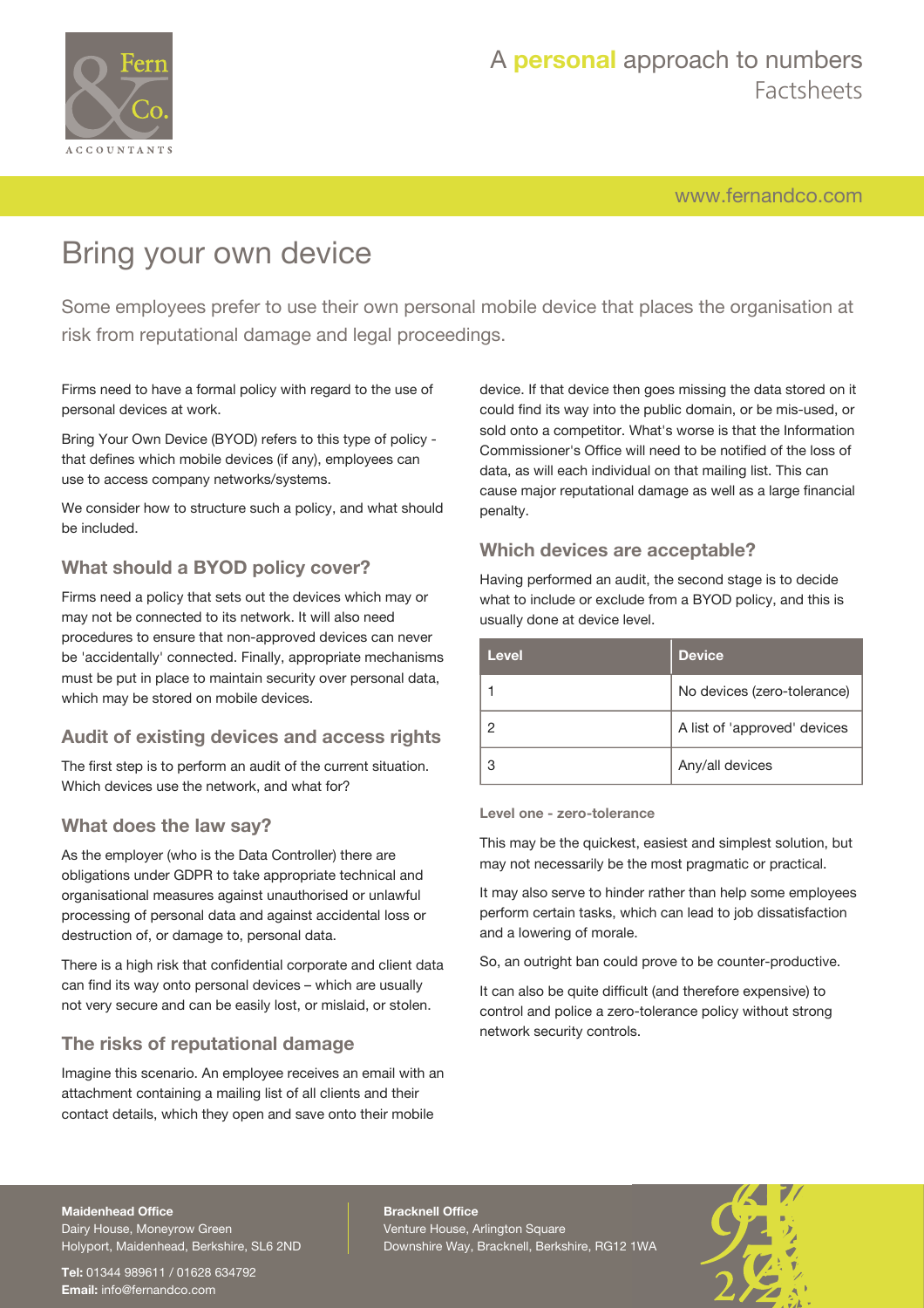

### [www.fernandco.com](http://www.fernandco.com)

**Level two - approved devices**

This allows a set list of devices, or devices with particular operating software (e.g. iOS devices only or Android and Windows devices only).

The approved device approach can make it easier to manage and control access, but may leave some employees disadvantaged if their device is not covered. It can also be difficult to manage, as new models and new devices emerge on a daily basis.

**Level three - any device**

This allows any device to be 'plugged in'.

This approach is entirely opposite to zero-tolerance and allows any device to be 'plugged in' at any time. Advantages are a) for the employee who is not restricted by device, and b) for the company, which does not have to keep updating a list of approved devices.

However, strong controls such as mobile device management systems need to be employed with this type of approach.

#### **An alternative option!**

In an increasing trend, some firms have decided to abandon BYOD and having a zero-tolerance policy, in favour of providing devices to employees.

#### **Which applications are acceptable?**

The firm may wish to restrict access to certain applications – most often to email and internet access only. Full-blown access to networks and applications should be avoided where possible, other than from PCs or laptops and then only via trusted networks or secure remote access tools.

#### **Business versus private use**

BYOD devices owned by an employee are likely to be used for both business and private purposes.

On the one hand the employee has to be confident that the company will not access personal material stored on the device or use device monitoring tools, whilst on the other hand the company will want to protect corporate and client confidential information which may also be stored (or visible) on the device.

Employers also need to be aware that devices may be used (for personal purposes) not just by the employee, but also by other family members.

#### **Wireless security**

The easiest and quickest way for devices to be attached to a network is for employees to use their device to login to a network, wirelessly. Some firms publish their wireless key to employees without realising that they are using the key on all devices including personal devices.

A common method of providing device security is to make the wireless key very strong (i.e. difficult to remember), and only entered into the device by a member of the IT support team, or other nominated individual. Thus control can be maintained at device level relatively easily. However this approach can be very time consuming, depending on the size or complexity of the organisation.

More robust approaches will utilise network hardware to create access control lists against specific devices that must first be registered and therefore approved by the business before they can connect. The advantages of this method allow for auditing and time zone controls such are restricting wireless access to office hours.

#### **Device registration**

Most current versions of network operating software (Windows and Mac) have inbuilt security tools that can be used to maintain a list of 'approved' devices.

This is done through a registration process in much the same way as network hardware registration, whereby the device is presented and registered on the network.

#### **Maidenhead Office**

Dairy House, Moneyrow Green Holyport, Maidenhead, Berkshire, SL6 2ND

**Tel:** 01344 989611 / 01628 634792 **Email:** [info@fernandco.com](mailto:info@fernandco.com)

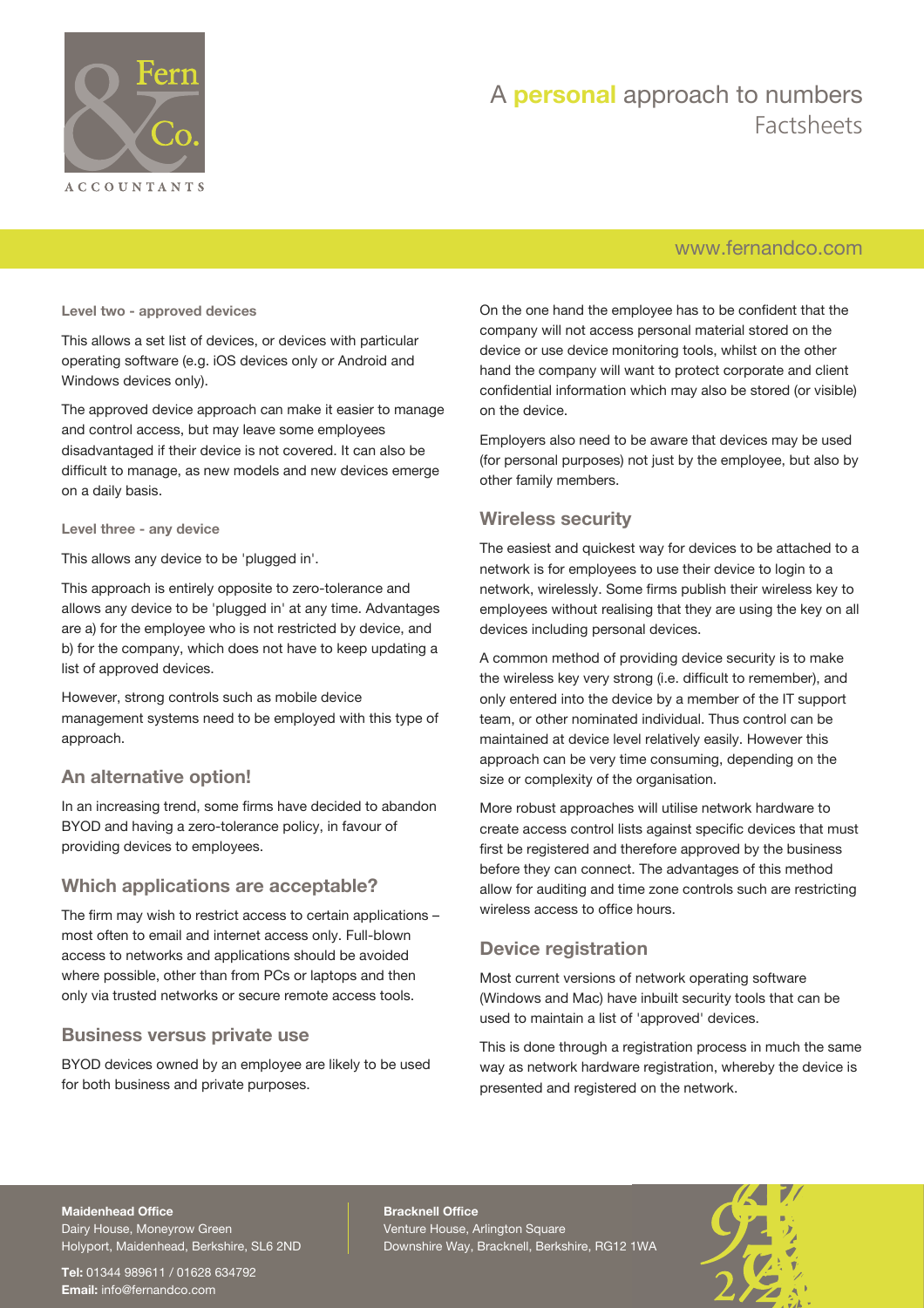

### [www.fernandco.com](http://www.fernandco.com)

If a device gets mislaid or an employee leaves, the device can be blocked/removed from the list of registered devices.

Whilst this approach is useful in blocking unwanted guests and controlling access to network resources the disadvantage is the lack of control when a connecting device is lost or stolen.

#### **Mobile device management (MDM)/Mobile applications management (MAM)**

A more robust approach to providing device security is to use MDM services – these may either be provided as part of the network operating software, or this service may be provided by a third party.

There are different levels of this type of service ranging from simple registration and device reset services, to sandboxing personal and corporate data, which will allow separate wiping of corporate data only.

Employees will have to agree/consent to whichever mobile device management system is used if they want to adopt BYOD.

Employees must also agree/consent if MDM software is used to monitor the device, the activities that are monitored and whether or not geo-location is used.

Finally, employees will need to understand what will happen to their own personal data stored on the device, in the event the device has to be disabled.

This method has all the benefits of being easy to use, from the end-user perspective, whilst being very secure from the business perspective. The business can also perform operations such as locating devices, should they be lost or stolen, or performing a block and wipe remotely.

### **Data encryption**

A BYOD policy in itself does not provide sufficient safeguards. All confidential/personal data must be encrypted. Just setting a document/spreadsheet as readonly, or creating a password to open the document/ spreadsheet is not the same as encrypting the data.

Firms must assess what personal data is being transferred from and to which devices. Then perform a risk assessment of the chances of the data getting into the public domain, and then use appropriate encryption methods to protect that confidential/personal data.

#### **Other issues to consider**

- device password protection Each BYOD device must have a start-up password/pin and should lock if not active for a specified number of minutes, or lock if an incorrect password/pin is entered for so many attempts
- mislaid devices as part of the BYOD policy the employee will need to know who to contact and what will happen to the device if it is mislaid (i.e. what data might be wiped from the device)
- cost the firm may or may not agree to pay for certain mobile device charges or the cost of replacement of lost/ stolen or damaged devices when used for business purposes
- acceptable use policy the firm will want to ensure that any acceptable use policy also applies to BYOD devices
- devices that have been rooted/jail-broken should not be permitted and a strict policy should be in place that any device setup for BYOD is then not subsequently rooted/ jailbroken
- storage media the firm may want to specify the approach with regard to memory/SD cards, in particular whether they are encrypted or whether data can be stored upon them

#### **Maidenhead Office**

Dairy House, Moneyrow Green Holyport, Maidenhead, Berkshire, SL6 2ND

**Tel:** 01344 989611 / 01628 634792 **Email:** [info@fernandco.com](mailto:info@fernandco.com)